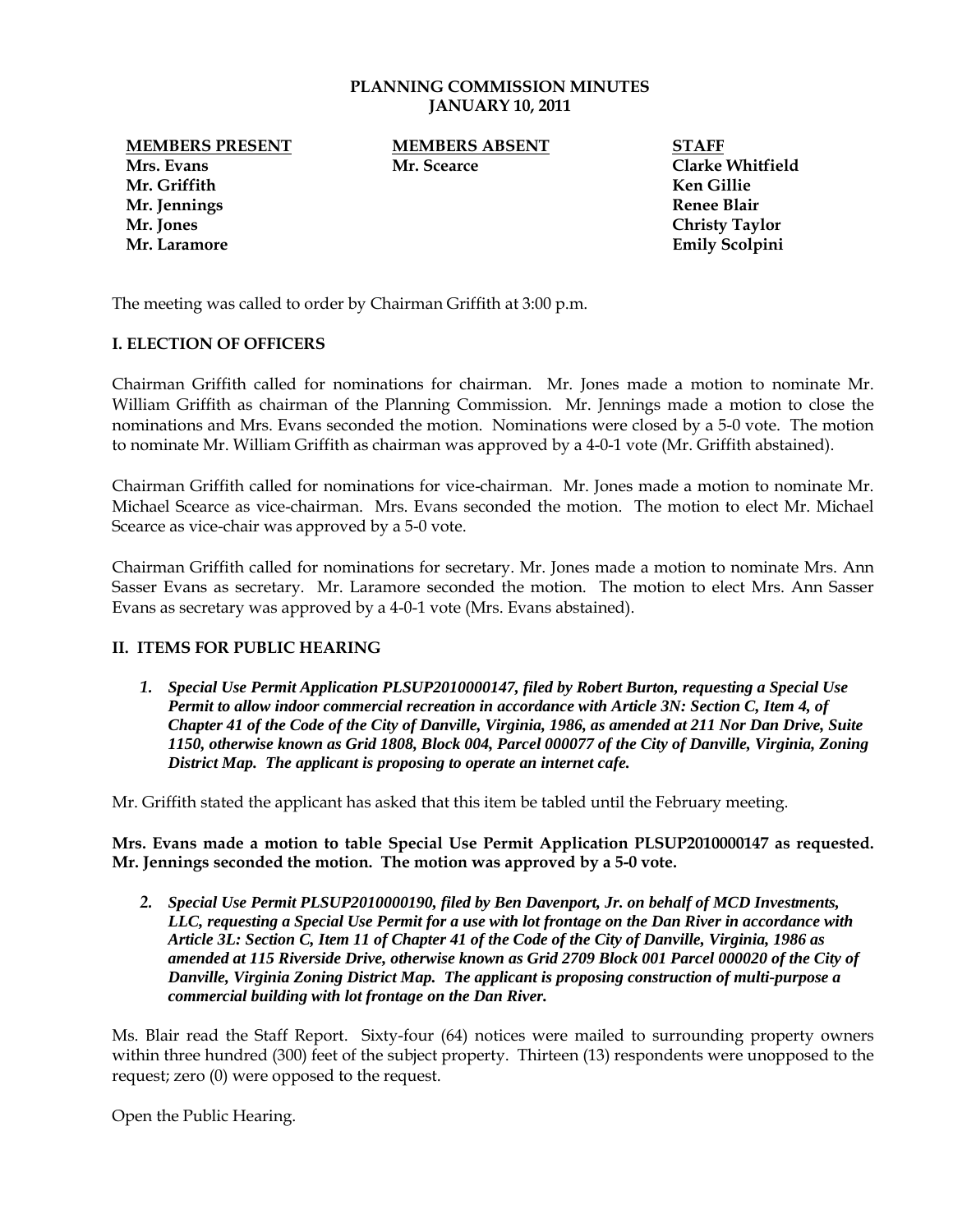Present on behalf of the request was Ms. Sarah Fulmer, Director of YMCA in Danville, and representatives from Dewberry: Mr. Brian Bradner, and Mr. Larry Hassen.

Mr. Bradner stated I will briefly go over the site plan a little bit. The site is on the former Long Mill property. The site is a six (6) acre parcel, which will be created on the north side of the river adjacent to the bridge. Access to the site would be provided through the existing curb cut off Riverside Drive, US Hwy 58 with an additional entrance. As you can see the road kind of extends off of the page, but basically that road would be extended to the Union Street bridge side. There is currently an access there now. As Sarah will mention, this new YMCA building will be approximately forty-five to fifty-five thousand (45,000-55,000) square feet. It will include a gymnasium, a pool, and all of the attributes that you would expect in a new facility such as this. The site plan has approximately two hundred (200) parking spaces planned. As you can see here, this circle will be in essence the main entrance with additional entrances throughout the building. The idea being that we would provide a drop off facility for folks to drop off their kids or whoever and be able to exit fairly quickly. One thing I would like to point out is that we recognize that this is a highly visible site certainly along the river, which is one (1) of the reasons we are here for the Special Use Permit. Once we get into the design of the building that is going to be first  $(1^{st})$  and foremost. The visibility of this, the fact that it is going to be somewhat of an iconic structure as this development occurs up and down the river. Are there any questions?

Mr. Jones asked at this point, where do you think the building is going to go?

Mr. Bradner responded pretty much right here in the blue area.

Mr. Hassen stated it actually sits up on a twelve (12) foot retaining wall, so it will sit up off of the site somewhat.

Mr. Bradner stated if you are familiar with the site, it slopes down from Riverside Drive. In essence, there is basically a wedge of fill material that is going to have to be brought in there to get it above flood plain elevation. Another feature that we want to incorporate is also the walking trail. We want to incorporate that into the use and the design of this facility. While the building itself may sit up a little bit from the trail, we are going to make sure there are attributes tied in so that there is easy access from the walking trail into the facility.

Mr. Jennings asked will the parking area be raised the same twelve (12) feet as that?

Mr. Bradner responded not necessarily. There will be some grading associated with the parking, but we are going to try to keep it at existing grade.

Mr. Jennings asked is this a location that you can get insurance on the building?

Mr. Bradner responded yes, the structure will be built out of the flood zone.

Mr. Jones asked what is the dotted line that goes over to the right?

Mr. Bradner responded that is the one hundred (100) year flood line. As you can see, currently it meanders on through the site. Probably half of the building is in the one hundred (100) foot flood plain today. That is why it is going to have to be elevated.

Mr. Hassen stated it has to be above the one hundred (100) year flood plain. We are asked to put in between three (3) and four (4) because of the site and the way it runs.

Mrs. Evans asked will you have a large parking area on the left side of the building? Is there any way that could be backed up toward Riverside Drive and leave a more natural area along the walking trail?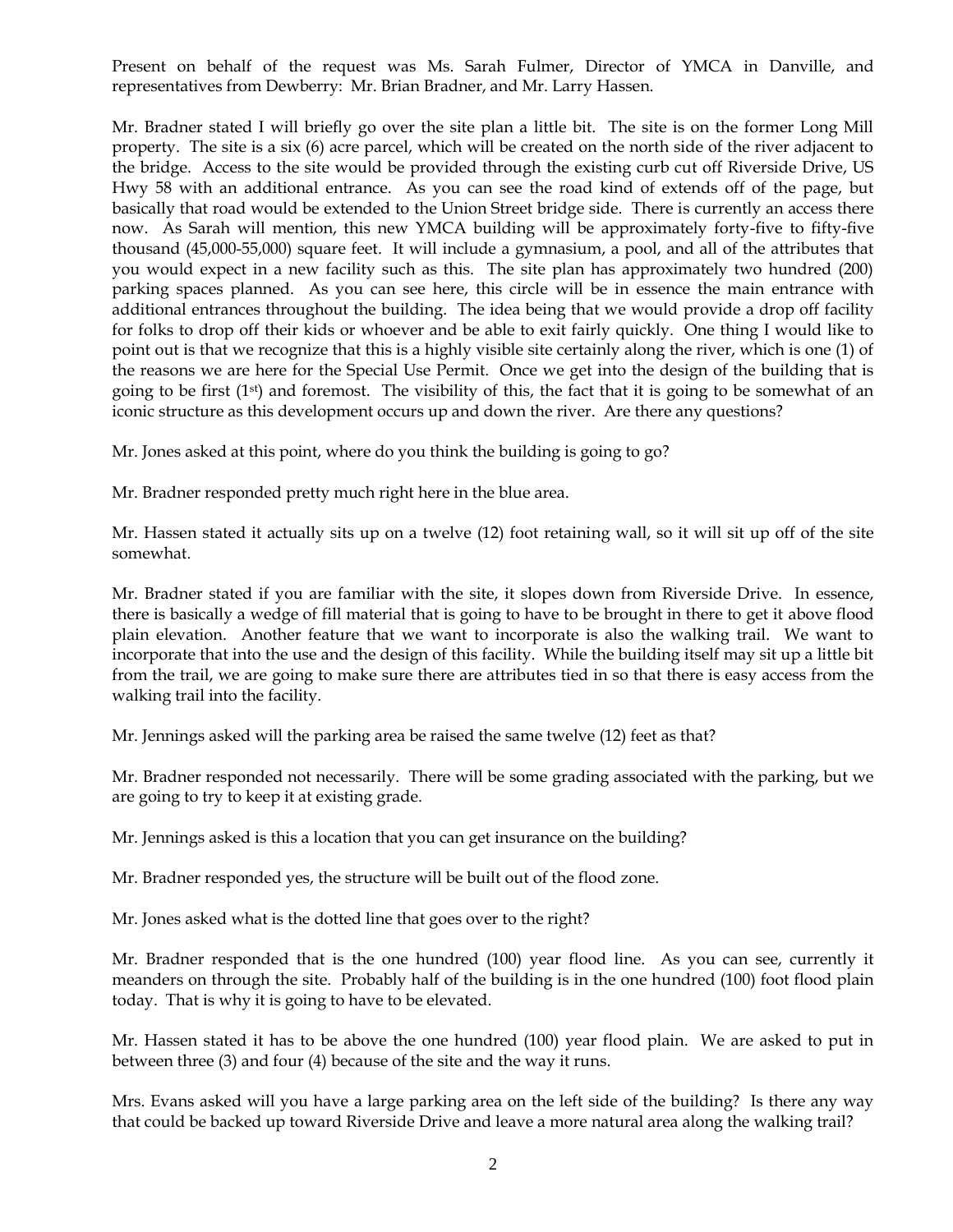Mr. Bradner responded it is possible that we may be able to maneuver that a little bit. This is a preliminary design here. This is a pretty steep slope right here.

Mr. Hassen stated it is a pretty big mound. Actually, if you look at the site once you put the building there, it is the one (1) area where we are able to maintain the trees and its natural environment. We will have to be careful about ripping all of that out or it is just going to be a bare site. I do not think that is going to be any more attractive than this against the river. I would say that we will probably pay particular attention to the landscaping and things that we do between the trail, the river, and the parking area to maintain that natural look. There will become a point when you get in front of the building that you will see the majority of the building. We are going to try and integrate those retaining walls and things to be interactive with the trail as well.

Mrs. Evans stated I know a lot of people go down on the trail for the wildlife. I hesitate to get rid of that. In front of the building I do not see any trees or anything.

Mr. Bradner stated that will be in planning, again this is kind of a conceptual look.

Mr. Hassen stated you have the trail, so you have a whole other barrier down towards the river that we will be able to work with too. I think once we start to integrate landscaping into those things, we will try to make that as seamless as possible.

Mr. Bradner stated a lot of this is going to be in the area where the former mill facilities were.

Mr. Jones asked if everything goes like you want it to go, when would you anticipate this building being open?

Mr. Bradner responded mid next year.

Mr. Jennings asked do you own the property now or is there a contract to purchase?

Ms. Fulmar responded right now we are in the due diligence period with the contract. We should be closing on that in the next couple of months.

Mr. Griffith stated in order for them to do anything we have to rezone the piece of property. Right now at the current time the owner is MCD Investments.

Mr. Gillie stated rezoning is not what they are asking for.

Mr. Griffith stated Special Use Permit.

Mrs. Evans asked if by chance they are not able to go through with the contract, what happens then? If we agree to the Special Use Permit today and they do not purchase the property.

Mr. Gillie responded the Special Use Permit could expire if no work is under taken. If they ask for it, go through with their contract, and nothing is done, there is a time limit that allows for that to go.

Close the Public Hearing.

**Mr. Jennings made a motion to recommend approval of Special Use Permit PLSUP2010000190 as submitted. Mr. Laramore seconded the motion. The motion was approved by a 5-0 vote.** 

*3. Special Use Permit Application PLSUP2010000209, filed by Sandra Houck, requesting a Special Use Permit to allow indoor commercial recreation in accordance with Article 3M: Section C, Item 4, of Chapter 41 of the Code of the City of Danville, Virginia, 1986, as amended at 1311 Piney Forest Road,*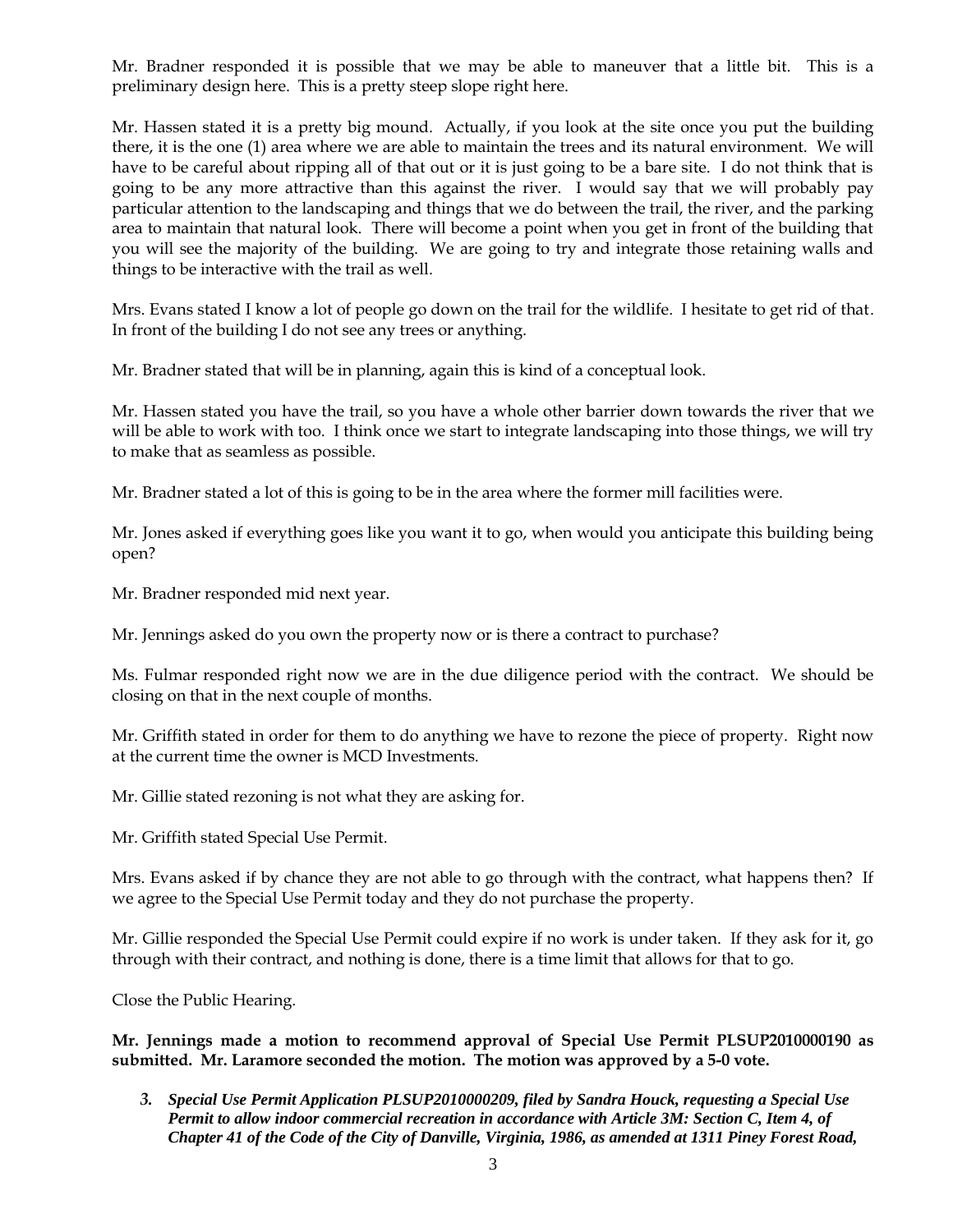### *Suite H, otherwise known as Grid 1808, Block 010, Parcel 000001 of the City of Danville, Virginia, Zoning District Map. The applicant is proposing to operate an internet cafe.*

Ms. Blair read the Staff Report. Twenty-one (21) notices were mailed to surrounding property owners within three hundred (300) feet of the subject property. One (1) respondent was unopposed to the request; three (3) were opposed to the request.

Open the Public Hearing.

No one was present on behalf of the request.

Close the Public Hearing.

Mr. Jones asked in talking with Sandra, is this any different from any of the other ones that have come to us in the past?

Mr. Gillie responded we do not believe so, no.

Mr. Laramore asked to operate as a professional fundraiser for the Virginia Sportsman Foundation. Do you know how they are planning to do this or how that plays into their business?

Mr. Gillie responded you are asking me to speak for someone else. It is rather difficult. The Virginia Sportsman Foundation is a foundation operated by the Sheriff out of Virginia Beach. There is a claim that providing a sweepstakes and then going to a charitable donation does not classify as some of the other things. We still feel it is the same. They are still providing the same type of games. It is the same operation. In our opinion, it is the same thing that the others have asked for.

Mr. Jones asked I think last month you sent us some information about internet cafés in Virginia Beach. Were they owned by the Sheriff? Were these shut down at one (1) time?

Mr. Gillie responded again you are asking me to do research on another locality. My understanding, this is just my understanding from the internet, please do not say that this is how it was, there were certain operations operating internet cafés in Virginia Beach. They went in and looked at them, and shut them down. They felt that they were operations that did not meet the Virginia law for sweepstakes per say. I have not followed up to see past that point on what else has occurred with these. From the City of Danville perspective, these are similar to the cases we have had before. They are asking to operate an internet sweepstakes, to limit them to eighteen (18) and older, and everything else. We feel this is not necessarily a benefit to the community. It is too close to an adult entertainment establishment. Staff is opposed to it, because of the effects that it could have on adjacent uses and neighborhoods around it.

# **Mrs. Evans made a motion to recommend denial of Special Use Permit PLSUP2010000209. Mr. Laramore seconded the motion. The motion was approved by a 5-0 vote.**

*4. Special Use Permit Application PLSUP2010000211, filed by Amy Whitehouse, requesting a Special Use Permit to operate a bed and breakfast in accordance with Article 3E: Section C, Item 3, of Chapter 41 of the Code of the City of Danville, Virginia, 1986, as amended at 936 Main Street, otherwise known as Grid 1716 Block 013 Parcel 000008 of the City of Danville, Virginia, Zoning District Map. The applicant is proposing to operate a bed and breakfast facility.* 

Miss Scolpini read the Staff Report. Twenty-four (24) notices were mailed to surrounding property owners within three hundred (300) feet of the subject property. Eight (8) respondents were unopposed to the request; one (1) was opposed to the request.

Open the Public Hearing.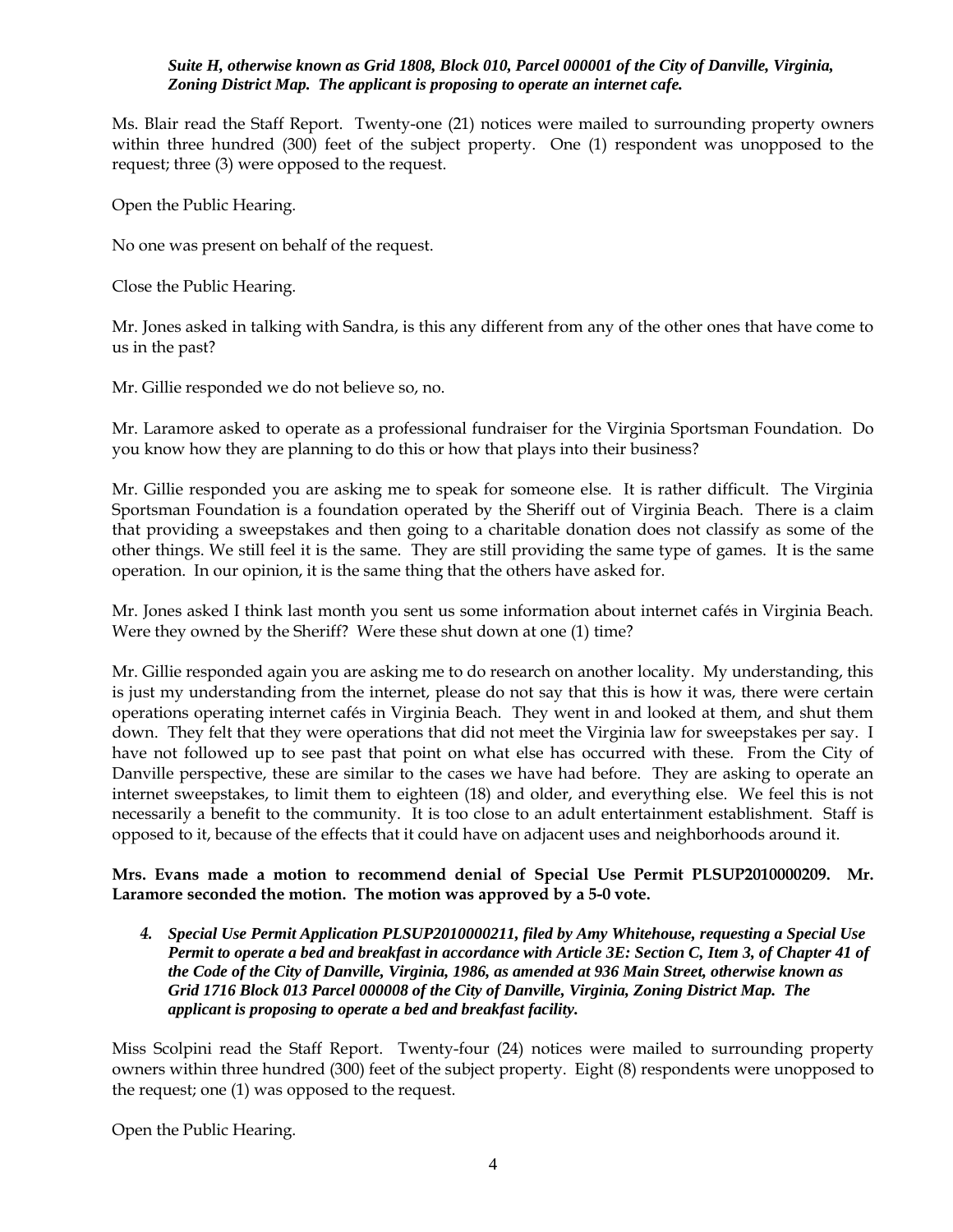Present on behalf of the request was Ms. Amy Whitehouse. Ms. Whitehouse stated if anybody has any questions, I will be glad to answer them.

Mr. Griffith stated the staff has listed several conditions, one (1) about meeting all of the building and fire codes, another being four (4) guest rooms, and then off-street parking for six (6).

Ms. Whitehouse stated probably three (3) guest rooms, yes.

Mr. Griffith asked are you comfortable with those conditions?

Ms. Whitehouse responded yes.

Mr. Jones asked was this not your house?

Ms. Whitehouse responded Dr. James Evans.

Present on behalf of the request was Ms. Susan Wilson. Ms. Wilson stated I live in the immediate area, and we did not respond yes or no. I still actually have questions about how a Special Use Permit works. It is two (2) doors away from our house and we have our house as a residence. We have put in a lot of time, sweat, tears, and whatever else into our home. We are delighted to have someone come in, fix it up, and do a nice job on it. My question is, when you get a Special Use Permit for a bed and breakfast in the OT-R, does it really stay OT-R or does it become commercial? Also, does it maintain itself? If for whatever reason Ms. Whitehouse is unable to get it into a bed and breakfast. Basically I am asking, if we had said yes along with the other people who replied, what does yes really mean?

Mr. Griffith responded I am going to refer to Mr. Gillie on that.

Ms. Wilson stated I think it would be lovely to have something there, but I do not know what all that means.

Mr. Gillie stated the property does not change zoning. It stays Old Town Residential. A Special Use Permit is recognized as a use that may or may not be appropriate for a certain zoning district. That is why they go through the public hearing process. They go in front of Planning Commission and City Council to give everyone a chance to discuss it and possibly put conditions on it. Staff has recommended that they limit the number of guest rooms, that they meet all Code requirements, and also that they provide off-street parking. We feel that if they do that it can be compatible with the existing neighborhood.

Ms. Wilson stated in fact one (1) of the things that I would be worried about is not having off-street parking, because that would impact us.

Mr. Gillie stated that does not change the zoning. It still stays residential. If she fails to open the bed and breakfast within a certain period of time, the Special Use Permit expires. If she does open the bed and breakfast and she starts operating, once she discontinues operation she then has a certain period of time to either start that operation again, or for someone else to take it over. If they fail to do that within another certain period of time, then it loses its right. If they want to open one (1) say four (4) or five (5) years down the road, they would have to come back through this process. The zoning stays the same, and there are time limitations if they discontinue operations.

Ms. Wilson asked what staff has recommended is limit to four (4) guest rooms?

Mr. Gillie responded correct.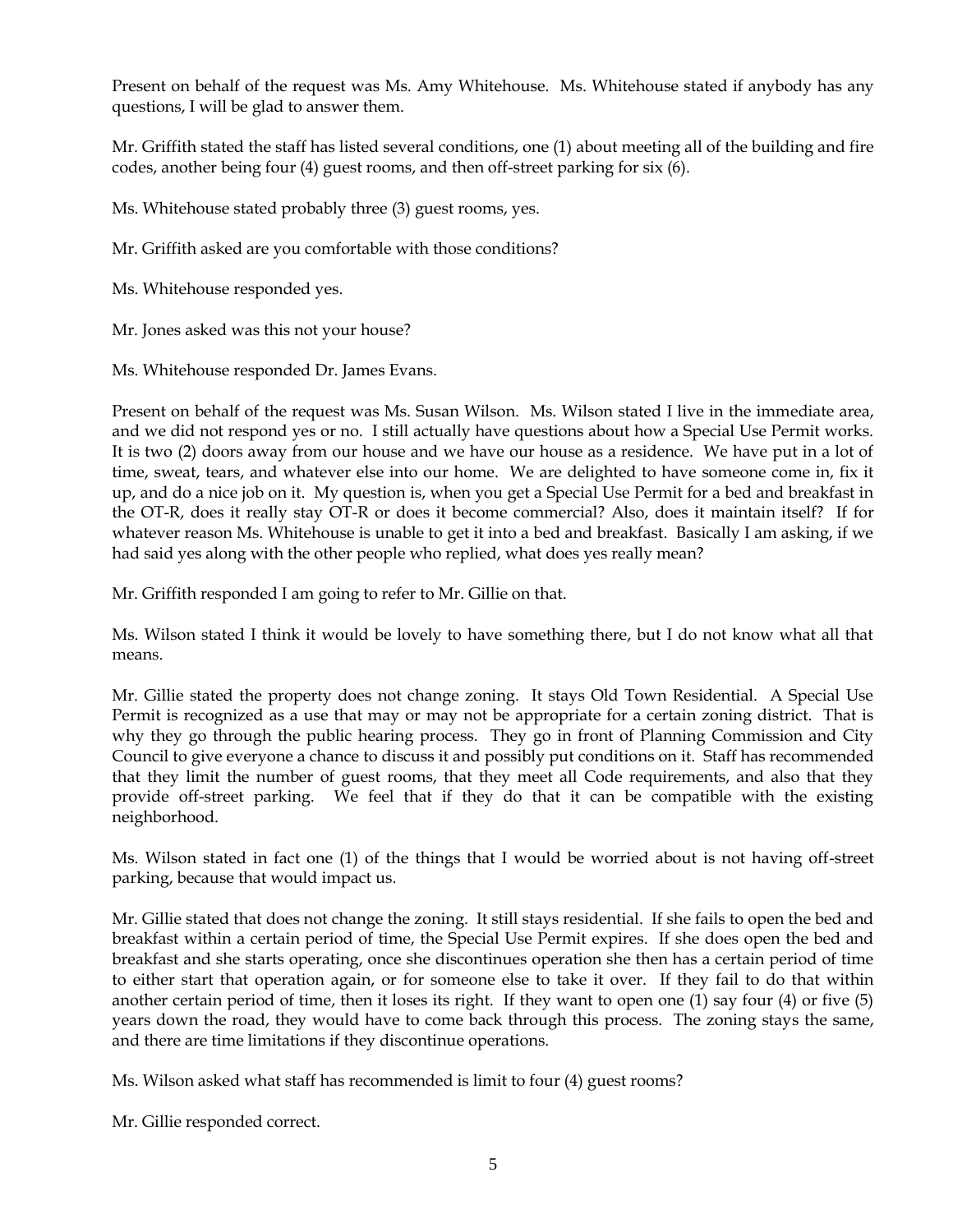Ms. Wilson asked six (6) parking spaces?

Mr. Gillie responded correct.

Ms. Wilson asked any conditions about banquet use or anything like that?

Mr. Gillie responded we do not have any conditions about banquet use, because in order for a bed and breakfast to have a banquet facility, that would be a different use. They can have the bed and breakfast themselves, but not a banquet facility per say.

Ms. Wilson asked I have another question that is just sort of procedural I guess. Our name is on two (2) pieces of property, our own, and the one (1) next to it, which does not belong to us. It belongs to Captain Campbell last I heard. I do not pay taxes on that piece of property, and that is on the map. My question is, did the true owners of all the properties get letters, or was it really reflecting the names here that are on the map?

Mr. Gillie responded they did receive notice. We send our information out based on the tax rolls, whose name is listed on the tax rolls. Ms. Blair did the maps for the project, and she is saying "yes, they did receive notification."

Ms. Blair stated we went back and made sure everyone did receive proper notification.

Ms. Wilson stated in that case, we are in favor. I do not know if there is time to say one (1) more neighbor says that it is fine. Thank you very much.

Ms. Whitehouse stated I just want to relieve any anxiety that this lady may have. I am going to operate a very high end bed and breakfast by word of mouth, nothing advertised on the internet. A lot of the people coming to it are people that I have worked with for twenty-five (25) years. They are ladies who travel two (2) or three (3) to a car with their dog or cat. They have expressed an interest to me that if I open a bed and breakfast that is very nice and quiet that they would love to have a place to come to. That is my idea. I do not want strangers in the house with me, or in the neighborhood for that matter. I bought the house specifically because the house on the other side of it, Mr. and Mrs. Leipe's house is very well renovated and beautifully taken care. The house on the other side, the gentleman is working on it. I thought that it would be a very secure investment to bring the house back to like all the houses on the street. It looked like they are trying to improve the street, and that it would be a very good investment. That was my main interest, and I want the lady to be assured that I am only doing a very discrete, quiet, high end bed and breakfast.

Close the Public Hearing.

**Mr. Laramore made a motion to recommend approval of Special Use Permit PLSUP2010000211 with conditions per staff. Mrs. Evans and Mr. Jones seconded the motion. The motion was approved by a 5-0 vote.** 

*5. Rezoning Application PLRZ20100000216, filed by Bryan Shields, requesting to rezone from S-R Suburban Residential to T-R Threshold Residential District, 0.85 acres fronting on River Oak Drive, otherwise known as Grid 0610 Block 001, Parcel 000004 of the City of Danville, Virginia, Zoning District Map. The applicant is requesting to rezone to allow for consolidation with adjacent property to the north.*

Miss Scolpini read the Staff Report. Twelve (12) notices were mailed to surrounding property owners within three hundred (300) feet of the subject property. Two (2) respondents were unopposed to the request; zero (0) were opposed to the request.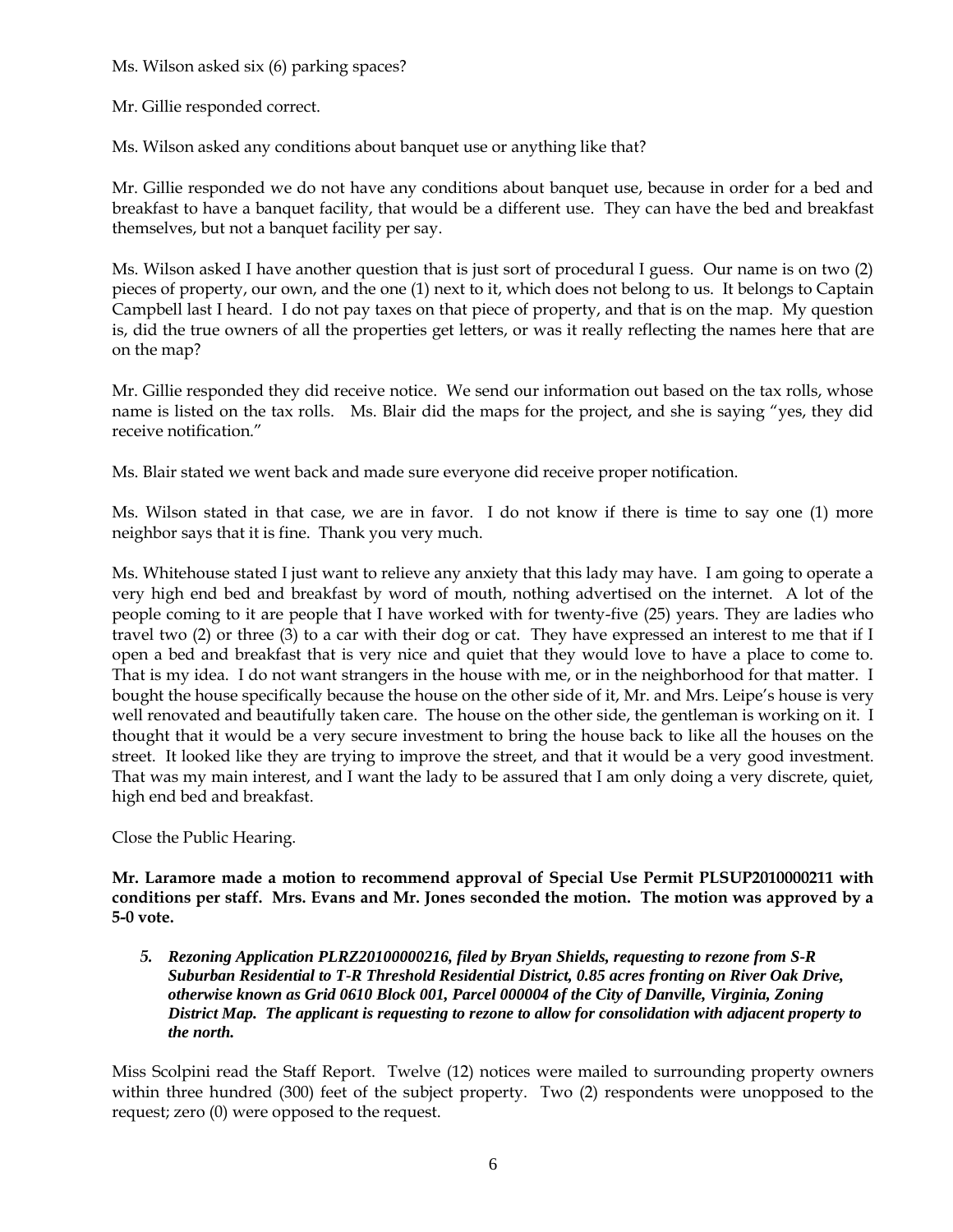Open the Public Hearing.

Present on behalf of the request was Mr. Bryan Shields. Mr. Shields stated I am here representing Bess Company, Inc. I am here to answer any questions that you may have, and I appreciate your blessing on this request.

Mr. Jennings asked do you have any immediate plans for the property?

Mr. Shields responded yes, I have plans to sell it.

Mr. Griffith asked is this piece of property a single lot on River Oak?

Mr. Shields responded yes.

Mr. Griffith asked originally all of this was part of Beccan Ridge?

Mr. Shields responded except for this one (1) lot that I bought and will consolidate it with the existing parcel of land that I bought.

Mr. Griffith asked so this is going to be consolidated, and I guess the original piece of property is then going to be divided?

Mr. Shields responded yes, correct.

Mr. Laramore asked does this tie back into the forty-five (45) acres?

Mr. Shields responded the point eight, five (.85) that I am buying ties it back into the forty-five (45), yes.

Mrs. Evans asked do you have a buyer?

Mr. Shields responded I do. The reason that I am here is, because under the City Ordinance, the City requires that a hundred (100) foot be sold or touch a street when you sell a parcel. There is a paper street there that goes with it that carries a sixty (60) foot right-of-way, but sixty (60) foot is not allowed by the City. In order to do it correctly, I had to buy another lot with the forty-five (45), cut a hundred (100) foot off, and come before Planning Commission to get the blessing.

Mr. Jones asked your buyer is not going to make this an internet café?

Mr. Shields responded I do not think so. He wants to build a home. That is what I was told.

Mrs. Evans asked a single home?

Mr. Shields responded yes.

Mrs. Evans asked on all of this property?

Mr. Shields responded on forty-five (45) acres. That is what he is saying. I am not saying that is what is going to happen.

Mr. Laramore asked could you give some clarification as to what Threshold Residential is?

Mr. Gillie responded Threshold Residential is kind of a holding capacity. It is large lot, single family areas. You have your Old Town Residential, small lot single family; Suburban Residential, large lot single family; and then you have Sandy River Residential for large lots along the Sandy River. Since we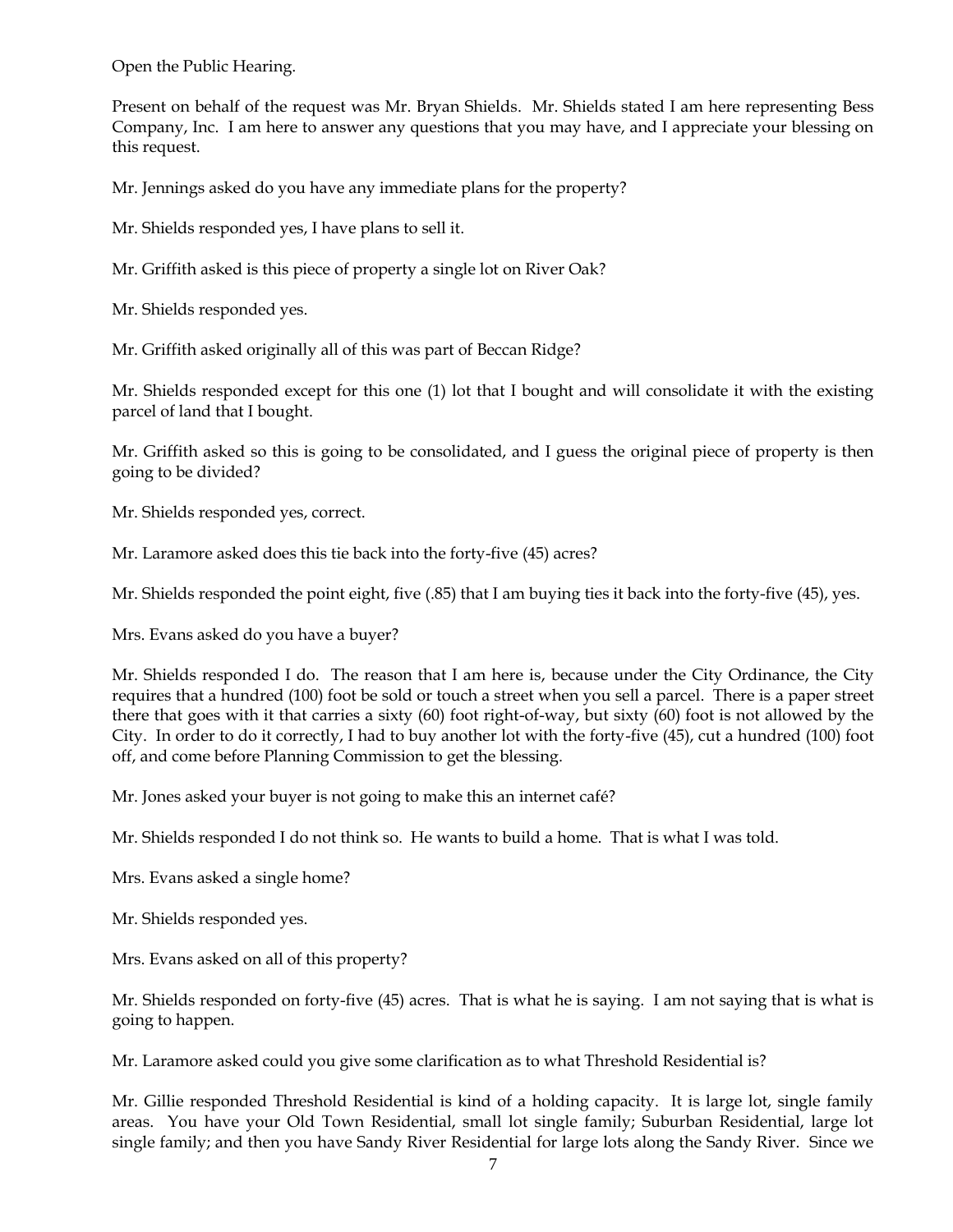are an urban area, we eliminated the agricultural zoning years ago. Threshold is the closest thing we have to agricultural. It is for large lot, vacant tracks that have not been developed and do not have much potential to be developed. In this case, the area behind was logged out a few years ago and had the potential to be part of the master plan; but topography and other things led us to keep it as Threshold until such time someone came to develop it. Now as Mr. Shields said, he is asking to rezone the property, which is the small portion of the front. It did have a house on it years ago, but it burnt down in a fire and had a vacant lot sitting there. Each lot is required to have a minimum frontage on an open improved public street. There are two (2) unopened public streets that lead back to this property, but nothing that is actually opened and improved. He has purchased a lot in front to consolidate with this. In order to consolidate, City Code requires everything to have the same zoning classification. We felt it was better to rezone the small portion to Threshold to match the larger piece as opposed for potentially opening it up for smaller lot development. As Mr. Shields said, we have had conversations with someone who is looking at putting a single house on the forty-five (45) acres, but as added protection to the neighbors we did not want to change that whole forty-five (45) acres to suburban. If something happens and that falls through, someone may want to come in and put a small lot subdivision in there. We felt that this was a better protection for the neighborhood.

#### Close the Public Hearing.

**Mr. Jennings made a motion to recommend approval of Rezoning Application PLRZ2010000216 as submitted. Mr. Laramore and Mrs. Evans seconded the motion. The motion was approved by a 5-0 vote.** 

*6. Code Amendment Application PLCA20100000210 proposing to amend Chapter 41 of the Code of the City of Danville, Virginia, 1986, as amended, specifically Article 15 to define Internet Sweepstakes, and Article 3Q. to allow for their location in areas zoned M-I Manufacturing Industrial District subject to certain requirements.*

Ms. Blair read the Staff Report.

Open the Public Hearing.

No one was present to speak on behalf of the request.

Close the Public Hearing.

Mr. Griffith asked under Section 10, paragraph A it says "no adult entertainment or internet sweepstakes parlor should be located, then it says distances between should be measured from the nearest property line of any adult entertainment establishment." Should the phrase "or internet sweepstakes parlor" be included in there?

Mr. Whitfield responded I was actually going to suggest that we include that phrase "or internet sweepstakes parlor," and it is under 1NA, as well as number 6NA. I was actually going to suggest that along with one other suggestion just for clarity. If you will turn back over and look at the examples of things that are banned. The video game lottery and I do not know that there would be any confusion, but I just thought for clarities sake we might but a parenthetical that states "does not apply to the purchase of tickets for the Virginia Lottery."

Mr. Gillie stated that works for us.

Mr. Griffith stated that is fine.

Mr. Whitfield stated I did not want there to be any confusion or anybody coming in to say that their lottery game could not be played. For instance, many of the stores that sell lottery tickets would be classified in here. I just wanted to cut that off from any debate.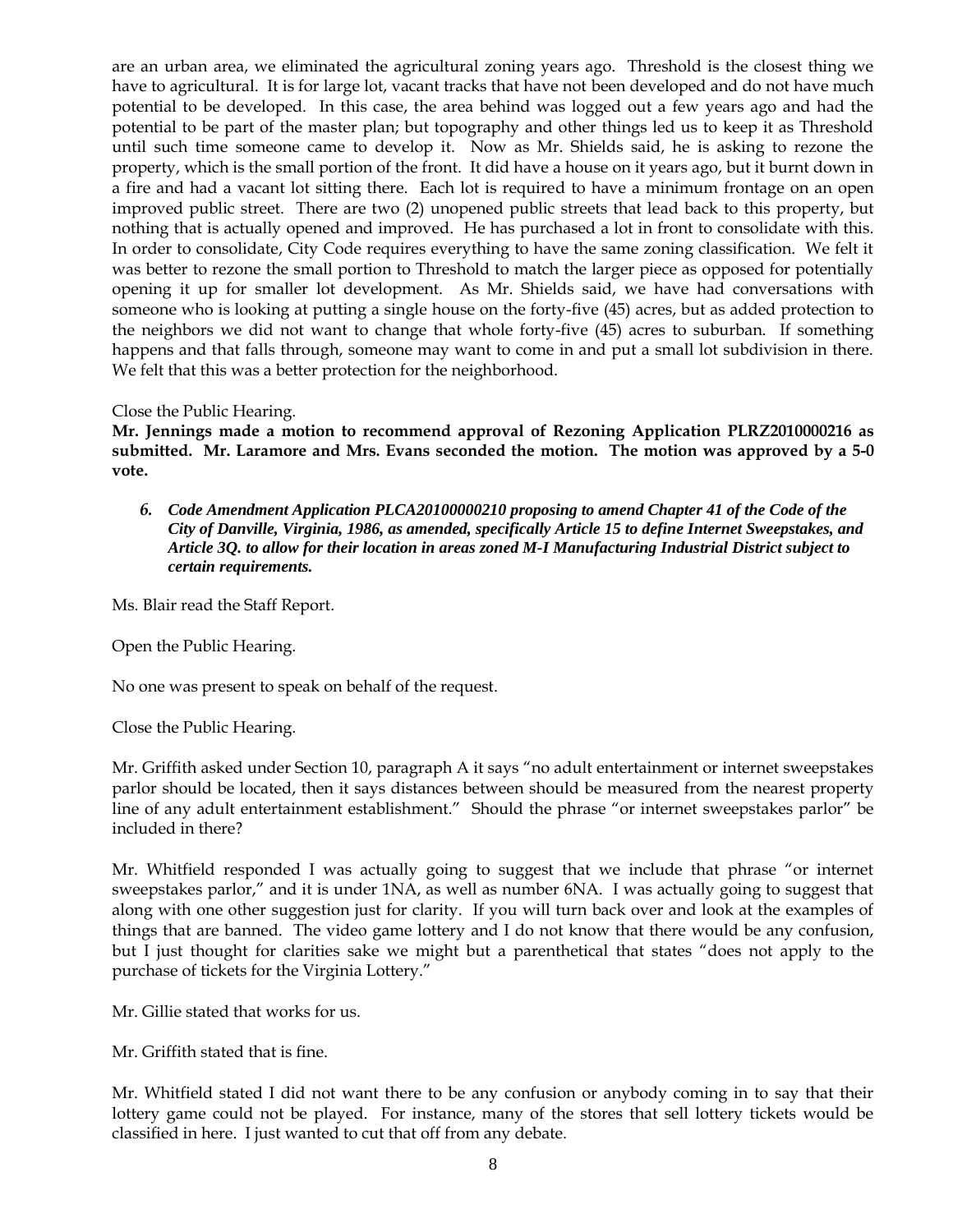Mr. Jennings asked does this affect the Saturday night bingo games?

Mr. Whitfield responded no.

Mr. Jennings asked they can continue to do what they do?

Mr. Gillie responded yes.

Mr. Jennings stated they now get a license to have a setup.

Mr. Gillie stated they are not a video bingo game.

Mr. Jennings stated video, ok.

Mr. Gillie stated you will notice it does say a "video bingo game."

Mr. Jones asked under paragraph 10A, is there any place in Danville where you have found in your research that one (1) could legally fit under this paragraph?

Mr. Gillie responded yes, there are actually two (2).

Mr. Jones asked where might they be?

Mr. Gillie responded they are in the south eastern corner of the City.

Mrs. Evans asked can you give an example?

Mr. Whitfield responded near Knight Celotex, the old Gypsum plant.

Mrs. Evans asked if we approve this today, people who want to open an internet café will still have to come to us for a Special Use Permit, so we still have multitudes of those assuming they can find a location?

Mr. Gillie responded if you recommend approval today, City Council still has to adopt it. Assuming City Council adopts it, if someone wants to come in and operate an internet café, they will still be required to get a Special Use Permit, so they will still come in front of this body. They will have to meet the criteria that are established by this Code, and City Council will still have to issue a Special Use Permit for them to operate.

Mrs. Evans asked and people under eighteen (18) will not be able to go in? If an internet café wants to come in, the ones that we have seen before were closed to people under eighteen (18).

Mr. Gillie responded we are going to treat it like an adult entertainment establishment. When you issue a Special Use Permit, you can place any condition on it that you deem appropriate. As we review those cases, and it is hard for me to speak because I have not seen one (1) of those come in front of me, more than likely we are going to have that kind of condition on it that if it is in operation, again we have these locations that they are permitted in, if they ask for it we are going to recommend to Planning Commission and to City Council that they limit possibly the hours of operation as well as the ages of those who can enter the establishment.

Mr. Griffith stated so far all of the applications we have had people have used the term internet café under the ties of having some type of gambling, game of chance, or whatever. In other places, I know particularly cities in Europe, that there are true internet cafés where you can go in, buy food and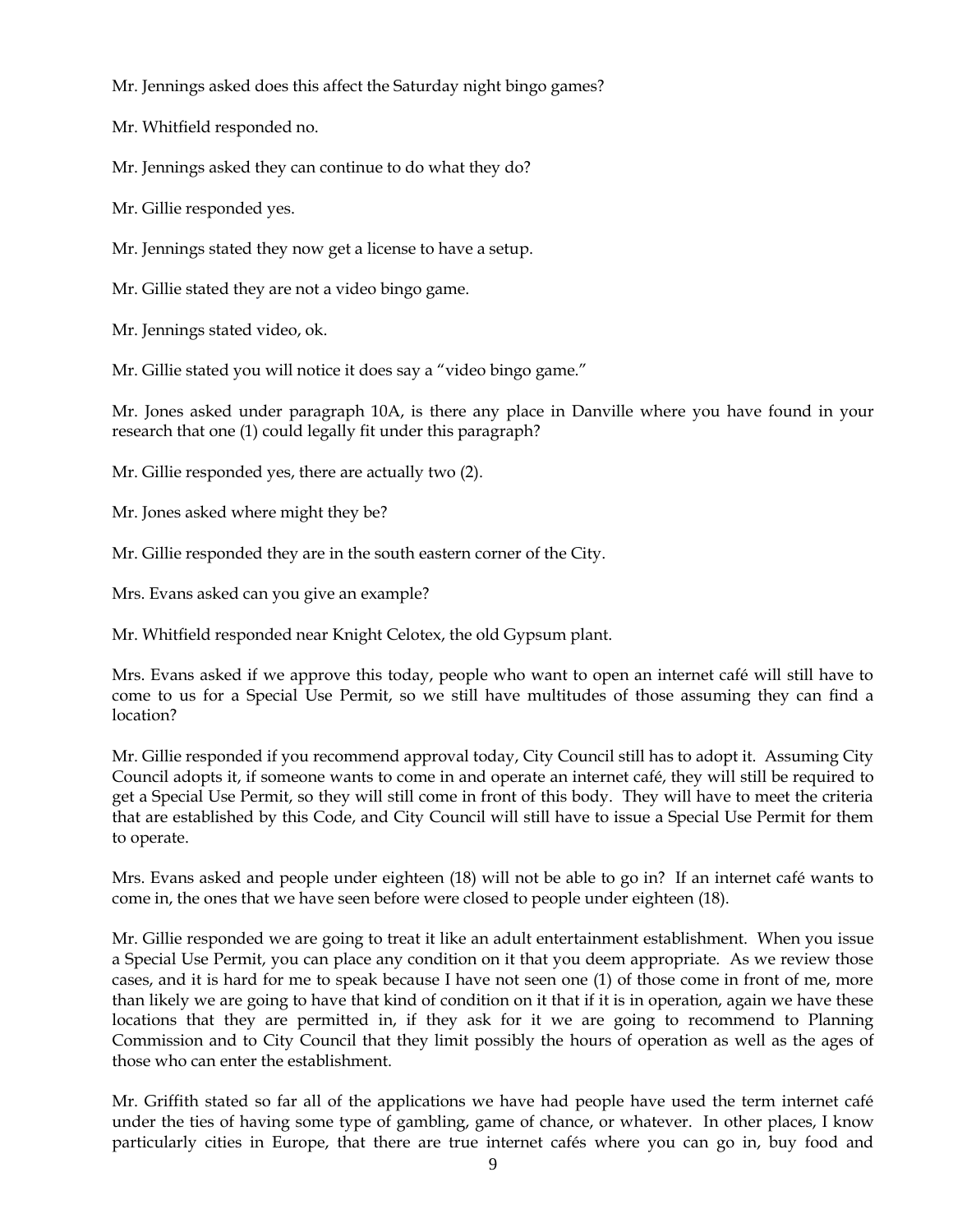beverages, and use the internet. My concern is that we are not doing something that if someone wanted to open a legitimate internet café. I know my wife and I have been to Europe a couple of times. We have actually used these to check our email, and to send emails. Do we have some out if someone wanted to open a legitimate one (1)?

Mr. Gillie responded as an example, Starbucks provides their own Wi-Fi service. You can take your computer into Starbucks, and you can surf the internet. They are a restaurant according to our Code that provides a wireless hotspot. That would not violate this Code. You will notice the definition is internet sweepstakes parlor. It is not designed to limit a restaurant that provides a hotspot.

Mr. Griffith asked what if you did not have your own computer, and wanted to rent time on a computer?

Mr. Gillie responded that may be possible. This definition here regulates the games and the types of facilities. We would look at those as we would any other case. We would look at them very carefully to see what it is that they are offering, how they operate, we would probably ask the same questions we have been asking. How does your business operate? Please provide us a business plan. All of the same things that we would do every time someone comes in and asks to operate a business service establishment, which in again classifies as internet sweepstakes parlors. We ask for that basic information. Show us what you are going to do, give us something in writing, so we can make that determination. No, it does not include that; but those in the audience if you are looking please do not be surprised when Staff asks for this type of information.

Mr. Griffith stated I just wanted to make sure that we are not including those.

Mr. Gillie stated no, that is not our intention.

Mr. Jones asked back to 10A, so we have this place down by the old Gibson plant. If somebody applies for a Special Use Permit, you could only have one (1); because the other has to be a mile from it, right?

Mr. Gillie responded correct.

Mr. Jones asked so there is probably going to be only one (1) application. Where might the other place be?

Mr. Gillie responded we only have to permit one (1) to come here. We have two (2) spots for them to choose from. If one (1) locates there, then will they be able to comply with these requirements? No, we will probably end up with just one (1) locating in the City and they have two (2) spots to choose from.

Mr. Jones asked where is the other spot?

Mr. Gillie responded they are two (2) parcels basically side by side.

Mr. Jones asked ok. Based on this, the most would be one (1) in the City of Danville?

Mr. Gillie responded correct.

Mr. Jones asked even if that got through all of the steps?

Mr. Gillie responded yes.

Mr. Jones asked do you know if the County is doing anything in this area or going to add definitions to cover this?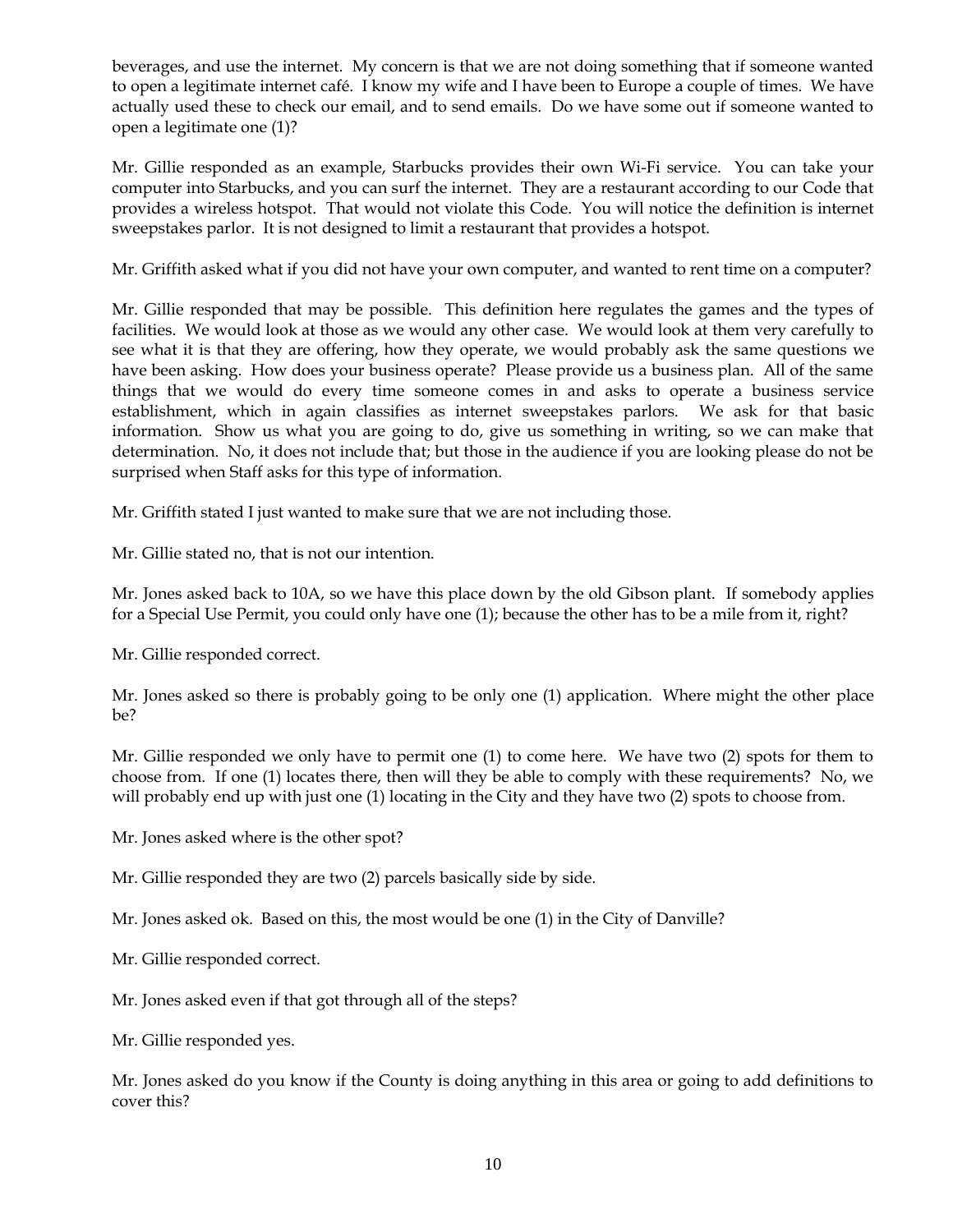Mr. Gillie responded I believe in speaking with my counterpart in the County, yes they are looking at doing something similar to this. What they are doing, I do not know. I do not meddle in the affairs of their government. I believe they as well as a lot of other localities are. I actually sent some information off to a locality in Florida today that had heard about our process, and asked for information from us. This is not just a Danville/Pittsylvania County thing. This is going up and down the east coast, and people are asking for information.

Mr. Jennings asked if this Code is adopted by City Council, exactly how long does it take before it becomes effective?

Mr. Whitfield responded when the Mayor signs it.

Mr. Gillie responded when the Mayor signs the Ordinance that evening.

Mr. Gillie stated we did not put this in the Staff report, because it just came out on Monday. There is a House Bill 1584, which has also been proposed in the current legislature to try and tighten up the regulations on internet cafés, possibly even eliminate them here. While this may be something Danville City adopts, there is a proposal in the State level to also address some concerns that localities have had. This issue is not just us; it is going through the State as well.

**Mr. Laramore made a motion to recommend approval of Code Amendment Application PLCA20100000210 with recommended modifications per Mr. Whitfield. Mr. Jennings seconded the motion. The motion was approved by a 5-0 vote.** 

# **III. MINUTES**

**Mrs. Evans made a motion to approve the minutes from the December 13, 2010 meeting. Mr. Laramore seconded the motion. The minutes were approved by a 5-0 vote.**

### **IV. OTHER BUSINESS**

Mr. Gillie stated your usual City Council Report: six (6) items-Special Use Permits for Commercial Indoor Recreation, internet cafés, or business establishments were denied by City Council, the school on Hughes Street was approved with the conditions recommended, and the rezoning at 810 Main Street was also approved. You have cases filed for next month. The carryover case, but we also have four (4) or five (5) new cases. Just to let you know, there will be a meeting next month.

Mrs. Evans asked any internet cafés?

Mr. Gillie responded just the carry over at this time. They still have till the end of today to turn in cases, so I do not want to say no, we do not have any new ones.

Mr. Jones asked if City Council approves what we did hear at the end, will the carryover still come to us, or would that not qualify if City Council approves it and the Mayor sign it?

Mr. Gillie responded if City Council approves it and the Mayor signs it, the carryover would be required to comply with the new regulations, because it has been there request to continue their item out. They continued their item passed the change in regulations.

Mr. Jones stated based on where they want to locate, that would not.

Mr. Gillie stated that would not fall under the approved locations assuming that City Council adopts it as proposed.